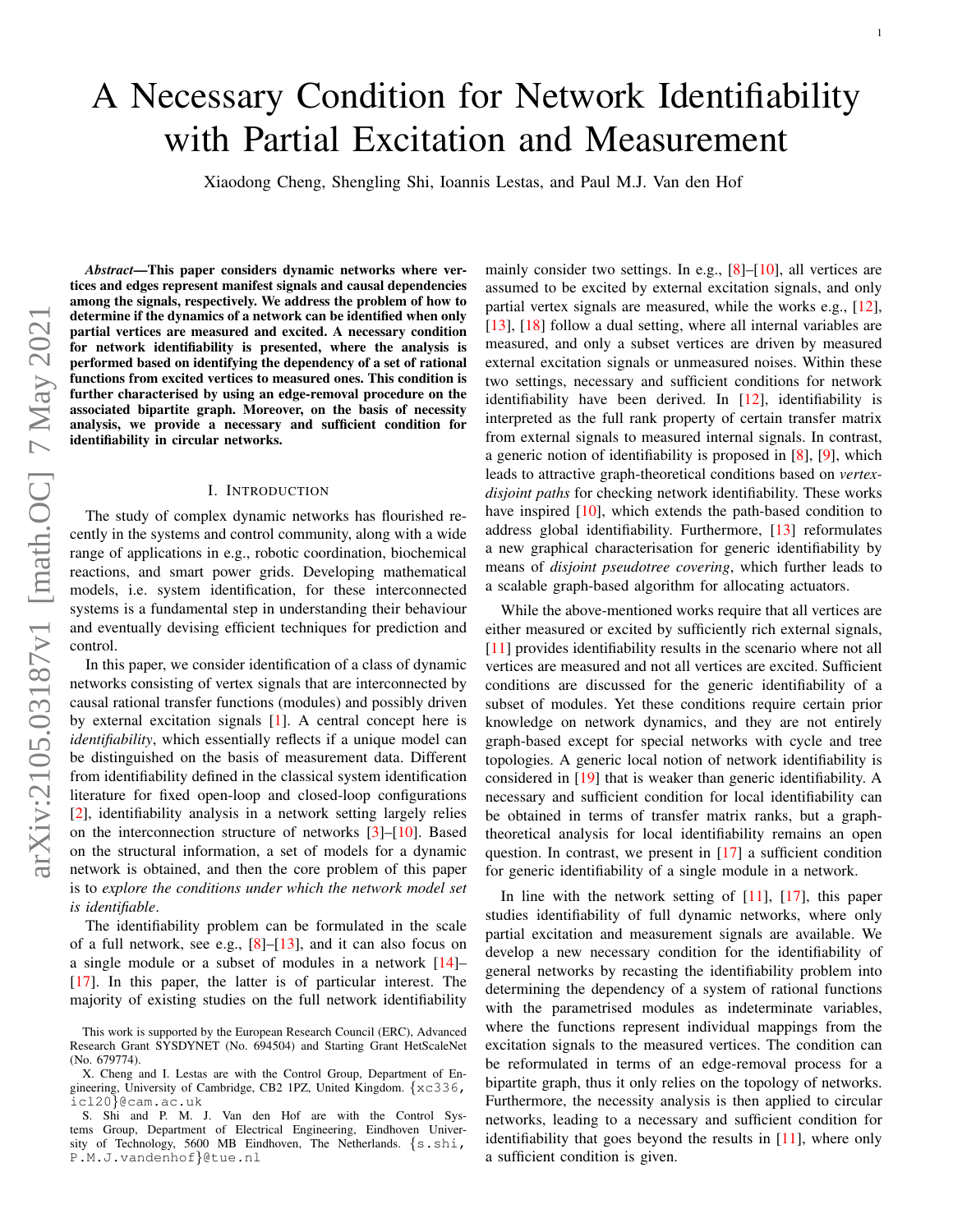The rest of this paper is organized as follows: In Section  $II$ , we recap some basic notations used in graph theory and introduce the dynamic network model. Section [IV](#page-2-0) presents a necessary condition for the identifiability of dynamic networks and further zooms into the analysis of circular networks, for which a necessary and sufficient condition for identifiability is provided. Finally, conclusions are made in Section [V.](#page-7-13)

*Notation:* Denote R as the set of real numbers, and  $\mathbb{R}(q)$ is the rational function field over  $\mathbb R$  with the variable q. The cardinality of a set V is represented by  $|V|$ .  $A_{ij}$  denotes the  $(i, j)$ -th entry of a matrix A, and more generally,  $A_{\mathcal{U}, \mathcal{V}}$  denotes the submatrix of A that consists of the rows and columns of A indexed by two positive integer sets  $U$  and  $V$ , respectively. The normal rank of a transfer matrix  $A(q)$  is denoted by  $Rank(A(q))$ , and  $Rank(A(q)) = r$  if the rank of  $A(q)$  is equal to  $r$  for almost all values of  $q$ .

# II. PRELIMINARIES AND PROBLEM SETTING

# <span id="page-1-0"></span>*A. Graph Theory*

A graph G consists of a finite and nonempty vertex set  $V :=$  $\{1, 2, \dots, L\}$  and an edge set  $\mathcal{E} \subseteq \mathcal{V} \times \mathcal{V}$ . A directed graph is such that each element in  $\mathcal E$  is an ordered pair of elements of  $\mathcal V$ . If  $(i, j) \in \mathcal{E}$ , we say that the vertex i is an *in-neighbour* of j, and j is an *out-neighbour* of i. We use  $\mathcal{N}_j^-$  and  $\mathcal{N}_j^+$  to denote the sets that collect all the in-neighbours and out-neighbours of vertex  $i$ , respectively.

A graph  $G$  is called *simple*, if  $G$  does not contain self-loops (i.e.,  $\mathcal E$  does not contain any edge of the form  $(i, i)$ ,  $\forall i \in$  $V$ ), and there exists only one directed edge from one vertex to its each out-neighbour. In a simple graph, a directed *path* connecting vertices  $i_0$  and  $i_n$  is a sequence of edges of the form  $(i_{k-1}, i_k)$ ,  $k = 1, \dots, n$ , and every vertex appears at most once on the path. Particularly, a single vertex can also be regarded as a special path of length 0. Two directed paths are *vertex-disjoint* if they do not share any common vertex, including the start and the end vertices.

# *B. Dynamic Network Model*

Consider a dynamic network whose topology is captured by a simple directed graph  $G = (\mathcal{V}, \mathcal{E})$  with vertex set  $V = \{1, 2, \dots, L\}$  and edge set  $\mathcal{E} \subseteq \mathcal{V} \times \mathcal{V}$ . Following the basic setup in [\[1\]](#page-7-0), [\[11\]](#page-7-11), each vertex describes by an internal variable  $w_i(t) \in \mathbb{R}$ , and a compact form of the overall network dynamics is

$$
w(t) = G(q)w(t) + Rr(t) + v_e(t),
$$
  
\n
$$
y(t) = Cw(t) + v_m(t),
$$
\n(1)

where  $q^{-1}$  is the delay operator, and  $w(t)$  :=  $\begin{bmatrix} w_1(t) & w_2(t) & \cdots & w_L(t) \end{bmatrix}^{\top}$ collects all the internal signals.  $G(q)$  is a hollow transfer matrix, in which the  $(i, j)$ -th entry, denoted by  $G_{ij}(q) \in \mathbb{R}(q)$ , indicates the transfer operator from vertex  $j$  to vertex  $i$ .

Let  $\mathcal{R} \subseteq \mathcal{V}$  and  $\mathcal{C} \subseteq \mathcal{V}$  be the vertices that are excited and measured, respectively, and  $K = |\mathcal{R}|$  and  $N = |\mathcal{C}|$ . The signals  $r(t) \in \mathbb{R}^K$  and  $y(t) \in \mathbb{R}^N$  are the external excitation and measurement signals with  $R \in \mathbb{R}^{L \times K}$ ,  $C \in \mathbb{R}^{N \times L}$  binary matrices indicating which vertices are excited or measured. Specifically,  $R$  and  $C$  consist of the columns and rows of the identity matrix indexed by the set  $R$  and  $C$ , respectively. The excitation and measurement noises are represented by  $v_{e}(t) \in \mathbb{R}^{L}$ ,  $v_{m}(t) \in \mathbb{R}^{L}$ , respectively.

<span id="page-1-5"></span>Assumption 1. *Throughout the paper, we consider the following standard assumptions for dynamic networks (see also e.g., [\[12\]](#page-7-8), [\[15\]](#page-7-14)).*

- 1) *The network* [\(1\)](#page-1-1) *is well-posed and stable, i.e.,* (I −  $G(q)$ <sup> $-1$ </sup> is proper and stable.
- 2) *The function*  $G_{ii}(q)$  *is nonzero if and only if*  $(i, j) \in \mathcal{E}$ *.*
- 3) *All the entries of* G(q) *are proper and stable transfer operators.*

In the context of network identification, we consider  $M =$  $(G, R, C)$  to be a network model of [\(1\)](#page-1-1), where all the nonzero entries in G are parametrized independently. Therefore, we obtain a network model set

<span id="page-1-2"></span>
$$
\mathcal{M} := \{ M(q, \theta) = (G(q, \theta), R, C), \theta \in \Theta \}.
$$
 (2)

Denote the transfer matrix

<span id="page-1-7"></span><span id="page-1-3"></span>
$$
T(q, \theta) := (I - G(q, \theta))^{-1},
$$
\n(3)

and  $T_{\mathcal{C},\mathcal{R}}$  is the submatrix of T containing the rows and columns of T indexed by C and R, respectively. The network identifiability is thereby defined as follows.

<span id="page-1-6"></span>Definition 1 (Network identifiability). *The network model set* M in [\(2\)](#page-1-2) is identifiable from the submatrix  $T_{\mathcal{C},\mathcal{R}}$  at  $M_0 :=$  $M(\theta_0)$  *with*  $\theta_0 \in \Theta$  *if the implication* 

$$
CT(q, \theta_1)R = CT(q, \theta_0)R \Rightarrow M(q, \theta_1) = M(q, \theta_0), \quad (4)
$$

*holds for all parameters*  $\theta_1 \in \Theta$ *. Furthermore, the network model set* M *is identifiable from*  $T_{\mathcal{C},\mathcal{R}}$  *if* [\(4\)](#page-1-3) *holds for all*  $\theta_0 \in$ Θ*.*

As a relevant concept, generic identifiability of the network model set  $M$  is defined when the implication [\(4\)](#page-1-3) holds for almost all  $\theta_0 \in \Theta^1$  $\theta_0 \in \Theta^1$ , see more details in [\[8\]](#page-7-4), [\[9\]](#page-7-10), [\[15\]](#page-7-14).

Remark 1. *It is worth noting that while this paper considers only excitation input* r *in* [\(1\)](#page-1-1)*, disturbances can also be taken into account as [\[13\]](#page-7-5). Under some mild assumptions, disturbance inputs play a similar role as the excitation inputs, and thereby the results in this paper can be directly generalised to the disturbance case.*

<span id="page-1-1"></span>Under Assumption [1,](#page-1-5) the measured signals  $y(t)$  and  $r(t)$ lead to unique object  $T_{\mathcal{C},\mathcal{R}}(z)$ . Therefore, identifiability reflects the ability to distinguish between models in the set  $M$  from measurement data, or more preciously, from the transfer matrix  $T_{\mathcal{C},\mathcal{R}}$  as described in Definition [1.](#page-1-6) In this sense, network identifiability essentially depends on the presence and location of external excitation signals  $r$  and the selection of measured vertex signals  $y$ .

<span id="page-1-4"></span><sup>1</sup> "Almost all" refers to the exclusion of parameters that are in a subset of Θ with Lebesgue measure zero.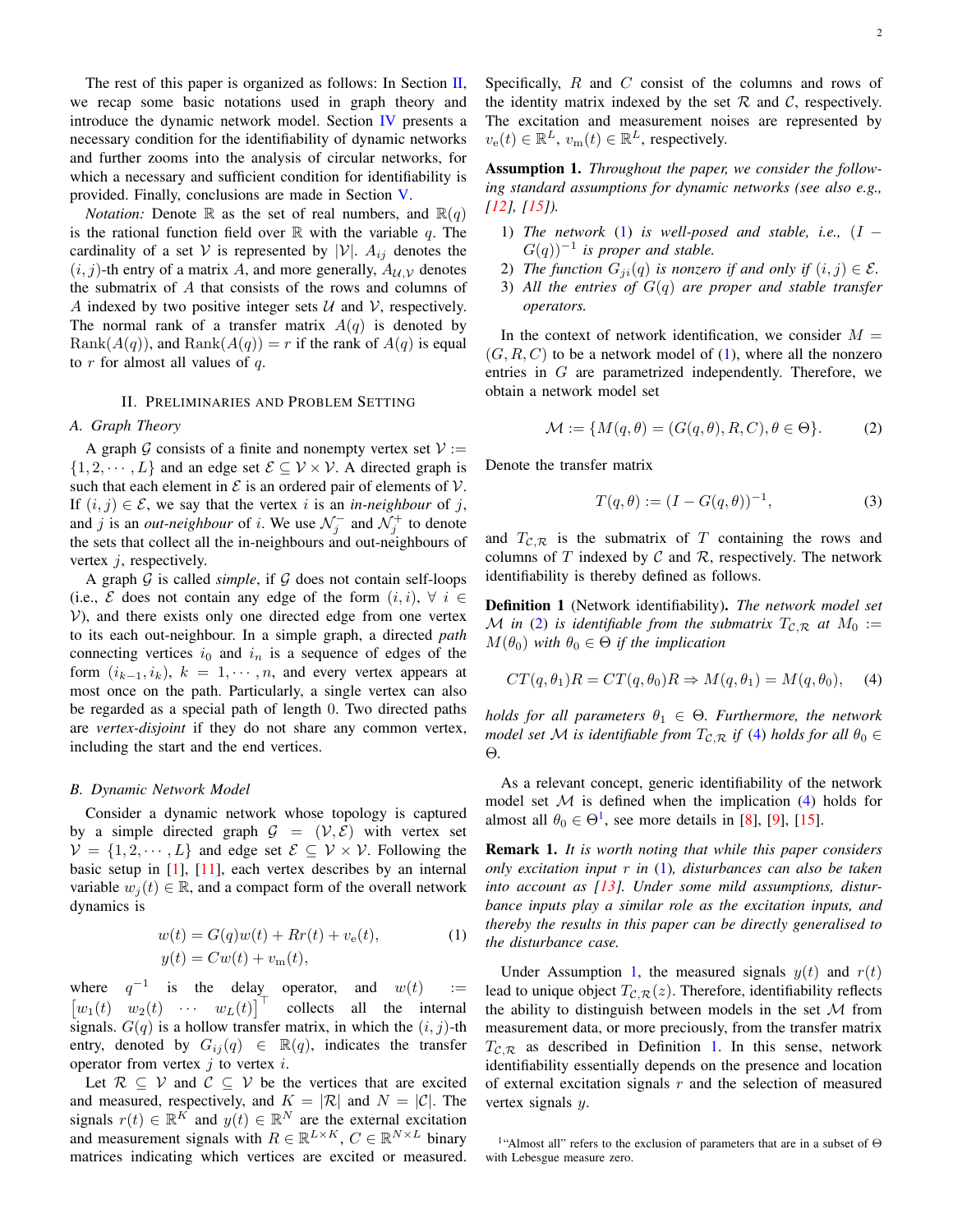A primary necessary condition has been given in [\[11\]](#page-7-11) as follows.

<span id="page-2-4"></span>Lemma 1. *[\[11\]](#page-7-11) Any network model set* M *is identifiable only if*  $V = R \cup C$ *.* 

This condition means that to identify all the parametrised entries in  $G$ , each vertex in  $G$  is either excited or measured.

In other studies including [\[9\]](#page-7-10), [\[12\]](#page-7-8), [\[20\]](#page-7-15), necessary conditions for network identifiability have been provided in the setting of either full excitation or full measurement. Combining these works in the two settings, we immediately obtain a necessary condition for identifiability in the case of partial excitation and measurement.

<span id="page-2-5"></span>Proposition 1. *Consider the network model set* M *in* [\(2\)](#page-1-2) *with*  $\mathcal{R} \subseteq \mathcal{V}$  and  $\mathcal{C} \subseteq \mathcal{V}$  the excited and measured vertices. If M is *identifiable, then*

$$
Rank\left(T_{\mathcal{N}_i^-,\mathcal{R}}(q,\theta)\right) = |\mathcal{N}_i^-|,\tag{5a}
$$

and Rank 
$$
\left(T_{\mathcal{C}, \mathcal{N}_i^+}(q, \theta)\right) = |\mathcal{N}_i^+|,
$$
 (5b)

*hold for each*  $i \in V$  *and for all*  $\theta \in \Theta$ *.* 

*Proof.* The necessity of  $(5a)$  can be proved following a reasoning similar to Theorem 2 in [\[12\]](#page-7-8) for the full measurement case. Then, the necessity of  $(5b)$  is also validated, following from a dual analysis.  $\Box$ 

Generally, the study of the necessary condition for network identifiability in the partial excitation and measurement setting is rarely addressed. The available necessary conditions can be rather loose in determining identifiability of general networks. For instance, these conditions cannot even be used to check identifiability of the four-vertex dynamic network in Fig. [1.](#page-2-3)

<span id="page-2-6"></span>**Example 1.** In the network shown in Fig. [1,](#page-2-3)  $\mathcal{R} = \{1, 2\}$  and  $C = \{3, 4\}$ *. The matrix* T *defined in* [\(3\)](#page-1-7) *is computed as* 

$$
T = \begin{bmatrix} 1 & 0 & 0 & 0 \\ G_{21} & 1 & 0 & 0 \\ G_{31} & 0 & 1 & 0 \\ G_{21}G_{42} + G_{31}G_{43} & G_{42} & G_{43} & 1 \end{bmatrix}.
$$

*It is not hard to verify that all the necessary conditions in Lemma [1](#page-2-4) and Proposition [1](#page-2-5) are fulfilled. However, the model set of this network* M *is not identifiable, which can simply be seen from the submatrix*

$$
T_{\mathcal{C},\mathcal{R}} = \begin{bmatrix} G_{31} & 0 \\ G_{21}G_{42} + G_{31}G_{43} & G_{42} \end{bmatrix}.
$$

*Note that identifiability of* M *essentially requires to obtain a unique solution of the four unknown modules*  $G_{12}$ ,  $G_{24}$ ,  $G_{31}$ , and  $G_{43}$  from the entries of  $T_{\mathcal{C},\mathcal{R}}$ . However,  $T_{\mathcal{C},\mathcal{R}}$  has a zero *entry, thus it is impossible to identify four modules from it.*

# IV. MAIN RESULTS

<span id="page-2-0"></span>In this section, we present a novel necessary condition for network identifiability and further perform the analysis to circular networks, yielding a necessary and sufficient condition.

<span id="page-2-3"></span>

Fig. 1: A dynamic network that satisfies the necessary conditions in Lemma [1](#page-2-4) and Proposition [1](#page-2-5) but is not identifiable.

#### *A. A Necessary Condition for Network Identifiability*

<span id="page-2-1"></span>In this section, we derive a necessary condition for network identifiability, motivated by Example [1,](#page-2-6) that is based on the number of the nonzero transfer functions as the entries in  $T_{\mathcal{C},\mathcal{R}}$ . In the transfer matrix  $T$ , we have three categories of entries, namely , '0', '1', and *nonconstant elements* that are represented as functions of modules  $G_{ji}$ , e.g., the element  $T_{41}$  $T_{41}$  $T_{41}$  in Example 1 is a function of the modules as  $T_{41} = G_{21}G_{42} + G_{31}G_{43}$ . For any  $i \neq j$ , the entry  $T_{ji}$  is nonzero if there is at least a directed path from i to j, and  $T_{ji} = 0$  otherwise. Furthermore, a diagonal entry of T,  $T_{ii} \neq 1$  if there exists a directed cycle that starts and ends at vertex i, and  $T_{ii} = 1$  otherwise.

<span id="page-2-2"></span>Identifiability essentially reflects whether we can uniquely solve all the modules in G from the entries of  $T_{C,R}$ . Note that the  $0$  or  $1$  entries in  $T$  do not contain any information of the modules and thus are not useful for identifiability. Let  $\xi$ be the number of nonconstant elements in  $T_{\mathcal{C},\mathcal{R}}$ . A immediate necessary condition for identifiability of is

<span id="page-2-7"></span>
$$
\xi \ge |\mathcal{E}|,\tag{6}
$$

where  $\mathcal E$  is the edge set of the network. This simple condition can determine identifiability of the network in Fig. [1.](#page-2-3) It is found that  $\xi = 3$ , while there are 4 edges, and therefore this does not conform with [\(6\)](#page-2-7). Consequently, the network model set in Example [1](#page-2-6) is not identifiable. However, the condition in  $(6)$  is obviously not enough to verify the identifiability of a dynamic network in a more general setting. For instance, it is incapable to handle the network in Fig. [2.](#page-3-0) This network example will also be used as a lead-in to our new necessary condition to be developed later in this section.

<span id="page-2-8"></span>Example 2. *We consider a simple network in Fig. [2,](#page-3-0) where*  $\mathcal{R} = \{1, 2, 3, 4\}$  *and*  $\mathcal{C} = \{5, 6, 7, 8\}$ *. To the best of our knowledge, there is currently no available condition in the literature that can determine identifiability of the model set. It is clear that this network satisfies all the available necessary conditions in Lemma [1](#page-2-4) and Proposition [1.](#page-2-5) Furthermore, there are* 10 *nonconstant elements that is equal to the number of unknown modules, i.e.*  $|\mathcal{E}| = 10$ *. Thus,* [\(6\)](#page-2-7) *is also satisfied.* 

*Here, we need a further analysis to determine whether this network model set is identifiable or not. Note that we can identify the submatrix of*  $T := (I - G)^{-1}$  *from measurement data* (r, y) *as*

$$
T_{\mathcal{C},\mathcal{R}} = \begin{bmatrix} T_{51} & 0 & 0 & 0 \\ T_{61} & T_{62} & 0 & 0 \\ T_{71} & T_{72} & T_{73} & 0 \\ T_{81} & T_{82} & T_{83} & T_{84} \end{bmatrix}
$$

,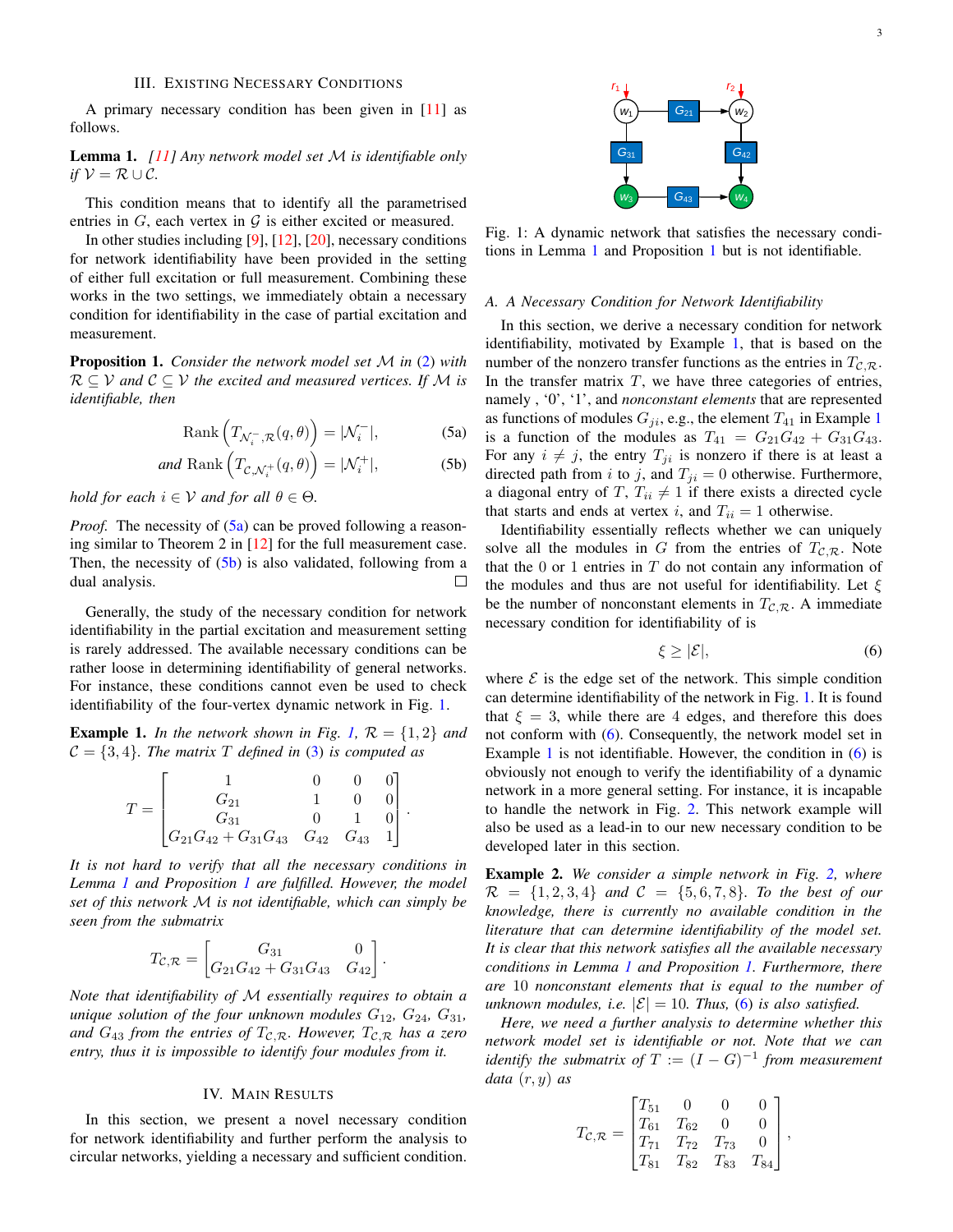<span id="page-3-0"></span>

Fig. 2: A network that satisfies the necessary conditions in Lemma [1,](#page-2-4) Proposition [1](#page-2-5) and  $(6)$  but is not identifiable.

*where*  $T_{51} = G_{51}$ ,  $T_{62} = G_{62}$ ,  $T_{73} = G_{73}$ ,  $T_{84} = G_{84}$ ,  $T_{61}$  =  $G_{62}G_{21} + G_{65}G_{51}$ ,  $T_{72}$  =  $G_{73}G_{32} + G_{76}G_{62}$ ,  $T_{83} = G_{84}G_{43} + G_{87}G_{73}$ ,  $T_{71} = G_{73}G_{32}G_{21} + G_{76}G_{62}G_{21} +$  $G_{76}G_{65}G_{51}$ ,  $T_{82} = G_{84}G_{43}G_{32} + G_{87}G_{73}G_{32} + G_{87}G_{76}G_{62}$ ,  $T_{81} = G_{84}G_{43}G_{32}G_{21} + G_{87}G_{73}G_{32}G_{21} + G_{87}G_{76}G_{62}G_{21} +$  $G_{87}G_{76}G_{65}G_{51}$ .

*It can be verified that*

$$
T_{83} = T_{73}(T_{61}T_{82} - T_{62}T_{81})(T_{61}T_{72} - T_{62}T_{71})^{-1}, \quad (7)
$$

*which implies that the information of*  $T_{83}$  *is redundant in identifying the unknown modules in the network, since it can be represented by the other nonzero elements in*  $T_{\mathcal{C},\mathcal{R}}$ *. We thus have 10 equations that are not independent, from which it is impossible to solve 10 unknown modules. As a result, the network model set is not identifiable.*

Motivated by Example [2,](#page-2-8) we aim to find a tighter necessary condition for network identifiability, of which the necessity is featured by the independence of a set of rational functions. To this end, we define two sets associated with a dynamic network [\(1\)](#page-1-1). The unknown modules  $G_{ij}$  in the network are viewed as indeterminate variables, leading to a set of unknown modules:

$$
\mathscr{X} := \{ G_{ji}(q) \mid (i,j) \in \mathcal{E} \},\
$$

with  $\mathcal E$  the edge set of the network. Then the nonconstant elements of  $T_{\mathcal{C},\mathcal{R}}$  form a set of rational functions on  $\mathcal{X},$ denoted by

<span id="page-3-2"></span>
$$
\mathscr{F} = \{ T_{\ell k} \mid T_{\ell k} \neq 0 \text{ and } T_{\ell k} \neq 1, \ell \in \mathcal{C}, k \in \mathcal{R} \}, \quad (8)
$$

where  $|\mathscr{F}| = \xi$  with  $\xi$  in [\(6\)](#page-2-7). The rational functions in  $\mathscr{F}$  are *dependent*, if there is a function in  $\mathcal F$  that can be represented by the other functions in  $\mathscr F$  with elementary arithmetic operations (i.e. addition, subtraction, multiplication, and division).

For instant, the 10 functions in Example [2](#page-2-8) are dependent due to [\(7\)](#page-3-1). In order to analyse identifiability of the network, we can first remove dependent functions in  $\mathscr{F}$ , e.g.,  $T_{83}$  in Example [2,](#page-2-8) to obtain a reduced set  $\mathscr{F}$ , and then compare the cardinality of  $\mathscr F$  with the number of edges in the network. A key question therefore arises, that is how to *identify the dependency of the functions in*  $\mathscr{F}$ ?

To address this question, we adopt the concept of *structural matrix* from e.g.,  $[21]$  to capture the nonzero pattern of  $T$ .

<span id="page-3-6"></span>Definition 2 (Structural matrix and structural rank). *The nonzero pattern of* T *in* [\(3\)](#page-1-7) *can be characterised by a so-called structural matrix* S *defined as*

$$
S_{ij} = \begin{cases} 0, & \text{if } T_{ij}(q) = 0, \\ *, & \text{otherwise.} \end{cases}
$$
 (9)

*The structural rank of*  $T$ *, denoted by*  $Sprank(T)$ *, is the highest rank of all matrices with the same nonzero pattern as* S*.*

For an  $L \times L$  structural matrix T, it is full structural rank if there are  $L$  nonzero entries in  $T$  that do not share common rows or columns [\[21\]](#page-7-16). In other words, there is a permutation of S with all nonzero diagonal elements.

To testify the dependency of the functions in  $\mathscr F$  defined in [\(8\)](#page-3-2), we consider  $T_{\mathcal{C},\mathcal{R}}$  and check each submatrix of  $T_{\mathcal{C},\mathcal{R}}$  that has full structural rank.

<span id="page-3-7"></span>Lemma 2. *Consider any transfer matrix* T *and the function set*  $\mathscr F$  *in* [\(8\)](#page-3-2)*. The nonconstant rational functions in*  $\mathscr F$  *are dependent, if there are two subsets*  $\overline{C} \subseteq C$  *and*  $\overline{R} \subseteq \mathcal{R}$  *such that*

<span id="page-3-3"></span>
$$
Rank(T_{\overline{C},\overline{R}}) < \text{Sprank}(T_{\overline{C},\overline{R}}) = |\overline{C}| = |\overline{R}|. \tag{10}
$$

<span id="page-3-1"></span>*Proof.* The two equalities in [\(10\)](#page-3-3) mean that  $T_{\bar{C},\bar{R}}$  is a square matrix that has full structural rank. Therefore, the determinant  $\det(T_{\bar{C}}\bar{R})$  is a function that is not consistently zero and can be written as combination of the functions in the set  $\mathscr F$ . While the inequality holds, i.e.  $T_{\bar{\mathcal{C}}, \bar{\mathcal{R}}}$  is not full rank, the determinant function  $\det(T_{\bar{\mathcal{C}}, \bar{\mathcal{R}}}) = 0$ , from which a dependency of the functions as components of  $\det(T_{\bar{C}}, \bar{\mathcal{R}})$  is obtained.  $\Box$ 

We illustrate this lemma by using Example [2.](#page-2-8) Consider a  $3\times3$  matrix  $T_{\bar{\mathcal{C}},\bar{\mathcal{R}}}$  as the submatrix of  $T_{\mathcal{C},\mathcal{R}}$  with  $\bar{\mathcal{R}} = \{1,2,3\}$ and  $\bar{\mathcal{C}} = \{6, 7, 8\}$ . The structural matrix of  $T_{\bar{\mathcal{C}}, \bar{\mathcal{R}}}$  is given as

$$
S_{\bar{\mathcal{C}}, \bar{\mathcal{R}}} = \begin{bmatrix} * & * & 0 \\ * & * & * \\ * & * & * \end{bmatrix},
$$

implying that  $\text{Sprank}(T_{\bar{\mathcal{C}}, \bar{\mathcal{R}}}) = 3$ . However, it follows from [\(7\)](#page-3-1) that  $\det(T_{\bar{C}, \bar{R}}) = T_{83}(T_{61}T_{72} - T_{62}T_{71}) - T_{73}(T_{61}T_{82} - T_{61}T_{61})$  $T_{62}T_{81}$ ) = 0, i.e.  $\text{Rank}(T_{\bar{\mathcal{C}},\bar{\mathcal{R}}})$  < 3. Therefore, the nonconstant elements in  $T_{\bar{C},\bar{R}}$  are dependent.

**Remark 2.** To identify dependent functions in  $\mathcal{F}$ , we need to *check the rank of each submatrix in*  $T_{\mathcal{C},\mathcal{R}}$ *, since the full rank of*  $T_{\mathcal{C},\mathcal{R}}$  *does not guarantee the full rank of its submatrices. One example is*  $T_{\mathcal{C},\mathcal{R}}$  *in Example* [2](#page-2-8) *that has full rank, while the submatrix*  $T_{\bar{C},\bar{\mathcal{R}}}$  *is rank deficient.* 

To derive a tighter necessary condition for network identifiability than  $(6)$ , we proceed to an iterative elimination of the entries in  $T_{\mathcal{C},\mathcal{R}}$ , when dependency of the nonconstant element of  $T_{\mathcal{C},\mathcal{R}}$  is found. A detailed scheme is described as follows.

Algorithm 1 Iterative Elimination of Dependent Functions

- 1: **initialize**  $\hat{T} = T_{\mathcal{C}, \mathcal{R}}$ , and the set  $\mathcal{F}$  as defined in [\(8\)](#page-3-2).
- 2: repeat
- 3: Find  $\overline{C} \subseteq C$  and  $\overline{R} \subseteq \mathcal{R}$  such that

<span id="page-3-4"></span>
$$
Rank(\hat{T}_{\bar{C},\bar{\mathcal{R}}}) < \text{Sprank}(\hat{T}_{\bar{C},\bar{\mathcal{R}}}) = |\bar{C}| = |\bar{\mathcal{R}}|.\tag{11}
$$

4: Select a pair of  $i \in \overline{\mathcal{R}}$ ,  $j \in \overline{\mathcal{C}}$  and remove the element  $T_{ji}$  in  $\mathscr{F}$ , and let the element in  $\hat{T}$  corresponding to  $T_{ji}$ be zero.

5: **until** There are no  $\overline{C} \subseteq C$  and  $\overline{R} \subseteq \mathcal{R}$  satisfying [\(11\)](#page-3-4).

<span id="page-3-5"></span>6: **return** The reduced set  $\hat{\mathcal{F}}$  associated with  $\hat{T}$ .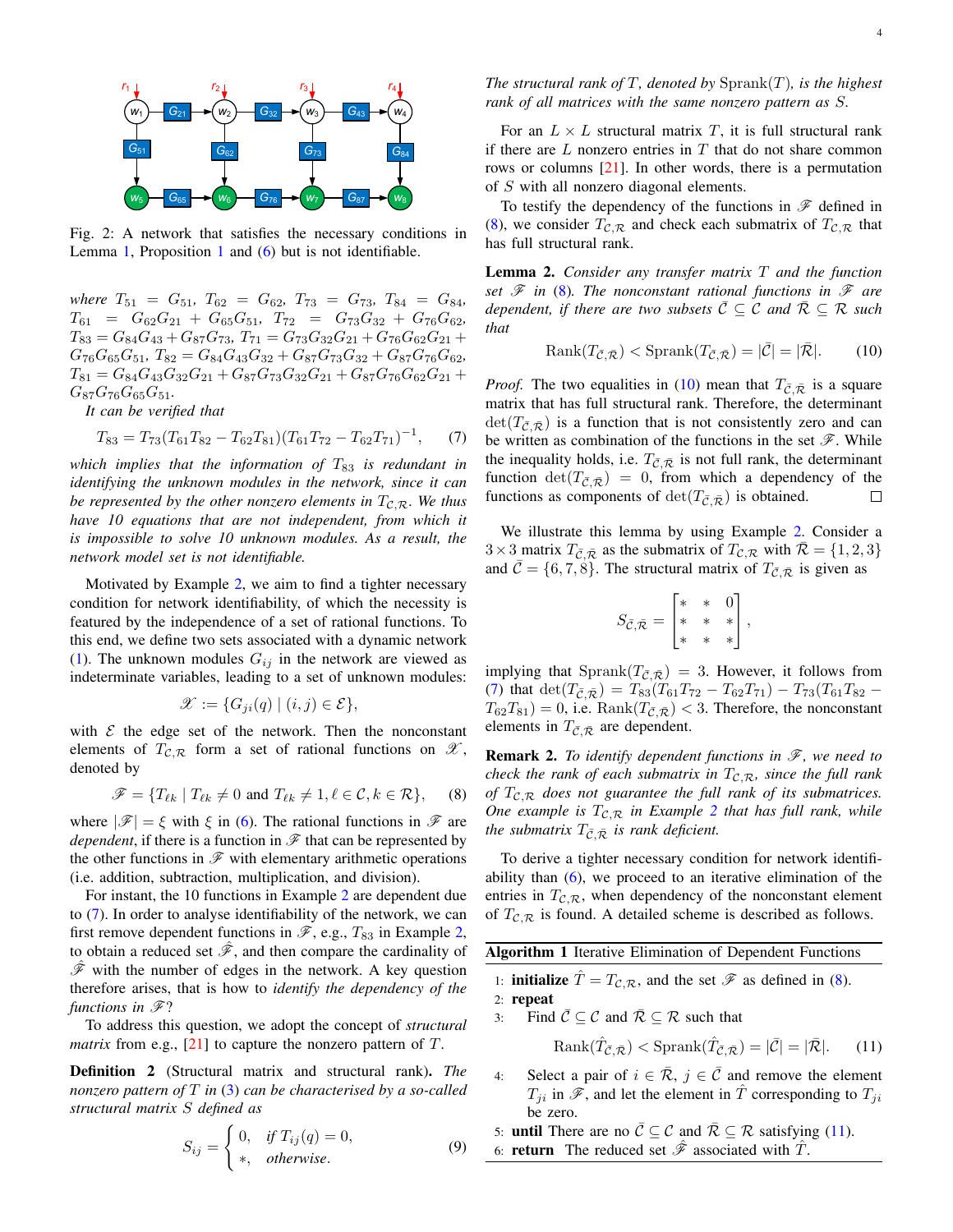With the element elimination procedure in Algorithm [1,](#page-3-5)  $T_{\mathcal{C},\mathcal{R}}$  is sparsified as  $\hat{T}$ , in which nonconstant elements form a reduced set  $\hat{\mathcal{F}}$  after removing the dependent rational functions in  $\mathscr F$ . Thereby, it then yields a new necessary condition for network identifiability as follows.

<span id="page-4-0"></span>Theorem 1. *Consider the network model set* M *with* R *and* C *the sets of excited and measured vertices, respectively. Let*  $\hat{\mathcal{F}}$ *be the set generated by Algorithm [1.](#page-3-5)* M *is identifiable only if*  $|\mathscr{F}| > |\mathcal{E}|$ , where  $\mathcal E$  is the edge set of the network.

*Proof.* If M is identifiable, then it is clear that the number of independent functions in  $\mathscr F$  should be greater than or equal to  $|\mathcal{E}|$ . Otherwise, there will be less number of equations than the number of unknown modules as indeterminate variables, such that the system of equations becomes underdetermined and cannot yield a unique solution.

From Algorithm [1,](#page-3-5) the returned function set  $\hat{\mathscr{F}}$  is generated by removing a subset of elements in  $\mathscr F$  defined as in [\(8\)](#page-3-2), and these removed elements are nonconstant rational functions that are dependent on the rest of functions in  $\hat{\mathscr{F}}$ . Then, it is necessary to have  $|\mathscr{F}| \geq |\mathcal{E}|$  if M is identifiable.  $\Box$ 

A special case is discussed, where there is a single excited vertex or only one measured vertex. In this case, we do not need to implement the elimination procedure in Algorithm [1.](#page-3-5)

<span id="page-4-4"></span>Corollary 1. *Consider the network model set* M *with* R *and* C *the sets of excited and measured vertices, respectively. Let*  $|\mathcal{R}| = 1$  *or*  $|\mathcal{C}| = 1$ *. If* M *is identifiable, then*  $|\mathcal{F}| \geq |\mathcal{E}|$ *, where*  $\mathscr F$  *is the set of nonconstant elements in*  $T_{\mathcal{C},\mathcal{R}}$ *.* 

*Proof.* If  $|\mathcal{R}| = 1$ ,  $T_{\mathcal{C},\mathcal{R}}$  is a matrix with only one column, and thus  $\text{Rank}(T_{\bar{\mathcal{C}},\mathcal{R}}) = \text{Sprank}(T_{\bar{\mathcal{C}},\mathcal{R}}) = 1$ , for any  $\bar{\mathcal{C}} \subseteq \mathcal{C}$ . Consequently, no dependent rational functions can be found in  $\mathscr{F}$ , and the result is immediate from Theorem [1.](#page-4-0) For the case that  $|\mathcal{C}| = 1$ , we can prove the statement in a similar way.  $\square$ 

<span id="page-4-5"></span>Example 3. *In this example, we illustrate how to use Algorithm [1](#page-3-5) and Theorem [1](#page-4-0) to check network identifiability. Consider a circular network in Fig. [3](#page-4-1) with six vertices, where*  $\mathcal{R} = \{1, 2, 3\}$  *and*  $\mathcal{C} = \{4, 5, 6\}$ *. Initially, we have* 

$$
\hat{T} = T_{\mathcal{C}, \mathcal{R}} = \begin{bmatrix} T_{41} & T_{42} & T_{43} \\ T_{51} & T_{52} & T_{53} \\ T_{61} & T_{62} & T_{63} \end{bmatrix},
$$

*which gives*  $\mathscr{F} = \{T_{41}, T_{42}, T_{43}, T_{51}, T_{52}, T_{53}, T_{61}, T_{62}, T_{63}\}.$ *Note that*

$$
T_{51} = (1 - \phi_c)^{-1} G_{54} G_{43} G_{32} G_{21},
$$
  
\n
$$
T_{41} = (1 - \phi_c)^{-1} G_{43} G_{32} G_{21},
$$
  
\n
$$
T_{52} = (1 - \phi_c)^{-1} G_{54} G_{43} G_{32},
$$
  
\n
$$
T_{42} = (1 - \phi_c)^{-1} G_{43} G_{32},
$$

*where*  $\phi_c := G_{16}G_{65}G_{54}G_{43}G_{23}G_{21}$ *. The four equations* satisfy  $T_{51}T_{41}^{-1} = T_{52}T_{42}^{-1} = G_{54}$ , *meaning that*  $T_{\{4,5\},\{1,2\}}$ *is rank deficient while* T{4,5},{1,2} *has full structural rank and thus fulfils* [\(11\)](#page-3-4). We select  $T_{41}$  and remove this element from F *and let*

$$
\hat{T} = \begin{bmatrix} 0 & T_{42} & T_{43} \\ T_{51} & T_{52} & T_{53} \\ T_{61} & T_{62} & T_{63} \end{bmatrix} .
$$
 (12)

<span id="page-4-1"></span>

Fig. 3: A six-vertex dynamic network with  $\mathcal{R} = \{1, 2, 3\}$  and  $C = \{4, 5, 6\}$ . The network model set is not identifiable by applying Theorem [1.](#page-4-0)

*Further, we observe that*  $T_{52}T_{42}^{-1} = T_{53}T_{43}^{-1} = G_{54}$ , such *that*  $T_{\{4,5\},\{2,3\}}$  *satisfies* [\(11\)](#page-3-4)*. We can further eliminate an element*  $T_{42}$  *in*  $\mathscr F$  *and let*  $T_{42} = 0$ *. We can repeat this process and eventually obtain a reduced set*  $\hat{\mathcal{F}} = \{T_{43}, T_{53}, T_{61}, T_{62}, T_{63}\}\$ *associated with the matrix*

$$
\hat{T} = \begin{bmatrix} 0 & 0 & T_{43} \\ 0 & 0 & T_{53} \\ T_{61} & T_{62} & T_{63} \end{bmatrix}.
$$

*Since there are only* 5 *elements, which is less than the number of unknown modules in the original network in Fig. [3,](#page-4-1) it follows from Theorem [1](#page-4-0) that the model set is not identifiable.*

Although Algorithm [1](#page-3-5) and Theorem [1](#page-4-0) provide a necessary condition for network identifiability in the partial excitation and partial measurement setting, this condition is limited since it is difficult to check the relevant ranks in  $(11)$  when encountering a large-scale network. Therefore, one of the main contributions of this paper will be to provide a graphical characterisation for dependent functions in  $F$ , and a graph-based condition will be given in the next section.

# *B. A Graph-Based Condition*

In this section, we provide a graph-based version for the condition in Theorem [1.](#page-4-0) The basic idea is to use graphical alternatives to characterise the rank and the structural rank appearing in  $(11)$ .

First, a graph-based characterisation of a transfer matrix is revisited. Consider the transfer matrix  $T_{\mathcal{C},\mathcal{R}}$  in which each nonconstant element is a function of  $\theta \in \Theta$ . It then follows from e.g., [\[22\]](#page-7-17) that

<span id="page-4-2"></span>
$$
\max_{\theta \in \Theta} \text{Rank}(T_{\mathcal{C}, \mathcal{R}}(q, \theta)) = b_{\mathcal{R} \to \mathcal{C}},\tag{13}
$$

where  $b_{\mathcal{R}\rightarrow\mathcal{C}}$  denotes the maximal number of vertex-disjoint paths from  $R$  to  $C$ . The expression on the left-hand side of [\(13\)](#page-4-2) is referred to as the *generic rank* of the matrix  $T_{\mathcal{C},\mathcal{R}}$ . From [\(13\)](#page-4-2), we further have

<span id="page-4-3"></span>
$$
Rank(T_{\mathcal{C},\mathcal{R}}(q,\theta)) \le b_{\mathcal{R}\to\mathcal{C}},\tag{14}
$$

in which the *equality generically holds*, i.e. holds for almost all  $\theta \in \Theta$ .

Next, the structural rank of  $T_{\mathcal{C},\mathcal{R}}$  is interpreted graphically. The structural matrix of  $T_{\mathcal{C},\mathcal{R}}$  that represents its nonzero pattern is associated with a so-called *bipartite graph* defined by a triplet  $\mathcal{B} := (\mathcal{R}, \mathcal{C}, \mathcal{E}_b)$ , where every edge  $(i, j) \in \mathcal{E}_b$  links a vertex  $i \in \mathcal{R}$  and  $j \in \mathcal{C}$ , if  $T_{ji} \neq 0$  (see e.g., [\[23\]](#page-7-18)). Note that we allow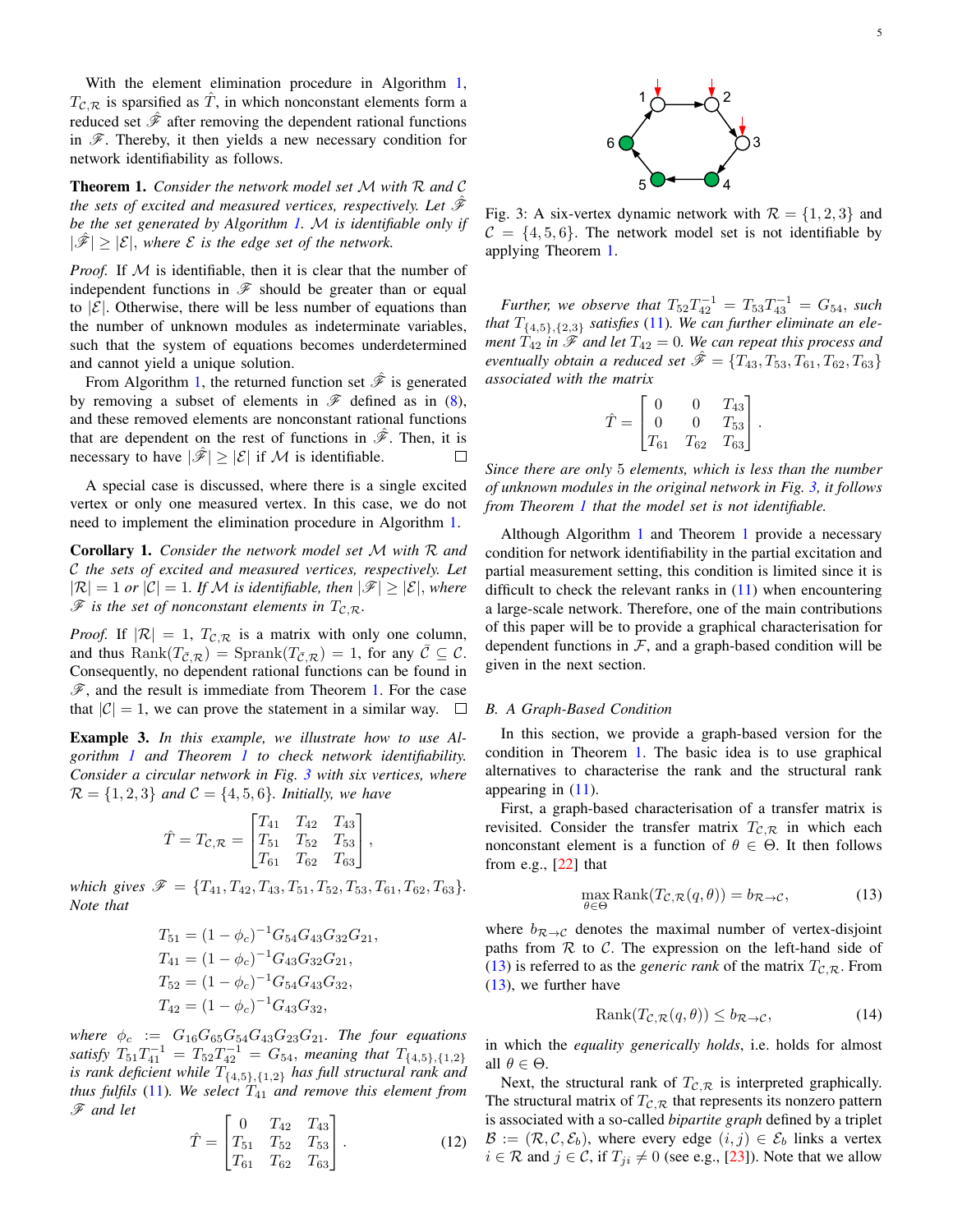<span id="page-5-0"></span>

Fig. 4: (a) A four-vertex dynamic network with  $\mathcal{R} = \{1, 2, 4\}$ and  $\mathcal{C} = \{2, 3, 4\}$ . (b) The associated bipartite graph  $\mathcal{B}$  with a maximum matching  $\{(1, 2), (2, 3), (4, 4)\}.$ 

a vertex  $i$  to be excited and measured simultaneously, thus an edge  $(i, i) \in \mathcal{E}_b$  may exist.

**Definition 3.** In a bipartite graph  $\mathcal{B} = (\mathcal{R}, \mathcal{C}, \mathcal{E}_b)$ , a **matching** *between two sets*  $\overline{R} \subseteq R$  and  $\overline{C} \subseteq C$  *is a set of pairwise edges between*  $\overline{R}$  *and*  $\overline{C}$  *that do not share any common vertices. Furthermore, a maximum(-cardinality) matching between* R¯ *and*  $\bar{C}$ *, denoted by*  $\mathcal{M}(\bar{\mathcal{R}}, \bar{C})$ *, is a matching between*  $\bar{\mathcal{R}}$  *and*  $\bar{C}$ *with the largest possible number of edges.*

This concept then leads to the following result.

<span id="page-5-1"></span>Lemma 3. *[\[23\]](#page-7-18) Consider the matrix* T *in* [\(3\)](#page-1-7)*, and any*  $\overline{\mathcal{R}} \subseteq \mathcal{R}, \overline{\mathcal{C}} \subseteq \mathcal{C}$ . It holds that  $\text{Sprank}(T_{\overline{\mathcal{C}}, \overline{\mathcal{R}}}) = |\mathscr{M}(\mathcal{R}, \mathcal{C})|,$ *where*  $\mathcal{M}(\overline{\mathcal{R}}, \overline{\mathcal{C}})$  *is any maximum matching between*  $\overline{\mathcal{R}}, \overline{\mathcal{C}}$  *in the associated bipartite graph.*

The following example is used to demonstrate how to determine the structural rank of a matrix through the maximum matching in its associated bipartite graph.

<span id="page-5-3"></span>Example 4. *A four-vertex dynamic network is shown in Fig. [4a,](#page-5-0) in which*  $\mathcal{R} = \{1, 2, 4\}$  $\mathcal{R} = \{1, 2, 4\}$  $\mathcal{R} = \{1, 2, 4\}$ *, and*  $\mathcal{C} = \{2, 3, 4\}$ *. From Definition 2, this network has the structural matrix as*

$$
S = \begin{bmatrix} * & 0 & 0 & 0 \\ * & * & 0 & 0 \\ * & * & * & * \\ * & * & * & * \end{bmatrix}, \text{ and } S_{\mathcal{C},\mathcal{R}} = \begin{bmatrix} * & * & 0 \\ * & * & * \\ * & * & * \end{bmatrix},
$$

*The associated bipartite graph B of*  $T_{\mathcal{C},\mathcal{R}}$  *is constructed as in Fig. [4b.](#page-5-0) A maximum matching of this bipartite graph is given as* {(1, 2),(2, 3),(4, 4)}*, which has cardinality 3. Thus,*  $Sprank(T_{\mathcal{C},\mathcal{R}}) = 3$ *. Note that the maximum matchings of a bipartite graph may not be unique. An alternative in this case can be*  $\{(1, 2), (2, 4), (4, 3)\}.$ 

By means of Lemma  $\overline{3}$  $\overline{3}$  $\overline{3}$  and the relation [\(14\)](#page-4-3), the result in Lemma [2](#page-3-7) can be reformulated on the basis of graphs.

<span id="page-5-2"></span>Corollary 2. *Consider the network model in* [\(1\)](#page-1-1) *with the underlying graph* G*. Let* R *and* C *be the sets of vertices that are excited and measured, respectively. The nonconstant rational functions in the set*  $\mathcal F$  *defined in* [\(8\)](#page-3-2) *are dependent, if there exist two subsets*  $\overline{C} \subseteq C$  *and*  $\overline{R} \subseteq R$  *such that* 

<span id="page-5-5"></span>
$$
b_{\bar{\mathcal{R}} \to \bar{\mathcal{C}}} < |\mathcal{M}(\bar{\mathcal{R}}, \bar{\mathcal{C}})| = |\bar{\mathcal{C}}| = |\bar{\mathcal{R}}|,\tag{15}
$$

*where*  $\mathcal{M}(\overline{\mathcal{R}}, \overline{\mathcal{C}})$  *is a maximum matching between*  $\overline{\mathcal{R}}$  *and*  $\overline{\mathcal{C}}$  *in the bipartite graph*  $\mathcal{B} := \{ \mathcal{R}, \mathcal{C}, \mathcal{E}_b \}$ *, and*  $b_{\overline{\mathcal{R}} \to \overline{\mathcal{C}}}$  *is the maximum number of vertex-disjoint paths from*  $\overline{R}$  *to*  $\overline{C}$  *in*  $\mathcal{G}$ *.* 

We show how to apply Corollary [2](#page-5-2) to check if the nonconstant elements in  $\mathscr F$  are dependent in Example [4.](#page-5-3) Consider two subsets  $\overline{\mathcal{R}} = \{1, 2\}$  and  $\overline{\mathcal{C}} = \{3, 4\}$ . Observe that  $\{(1, 3), (2, 4)\}\$ is a maximum matching between the two subsets with  $|\mathcal{M}(\mathcal{R}, C)| = 2$ , while the maximum number of vertex disjoint paths from  $\overline{\mathcal{R}}$  to  $\overline{\mathcal{C}}$  is only 1. Therefore, the elements in  $\mathscr F$  are not independent.

Now we derive a necessary condition for network identifiability based on a more comprehensive procedure that iteratively removes edges in the bipartite graph  $\beta$  of  $T_{\mathcal{C},\mathcal{R}}$ . Note that each edge in B is associated with an nonconstant entry in  $T_{\mathcal{C},\mathcal{R}}$ , or an element in  $\mathscr{F}$ . This simplification process corresponds to the element removal steps in Algorithm [1.](#page-3-5) Consider a network model as in [\(1\)](#page-1-1) with  $R$  and  $C$  the excited and measured vertices, where  $|\mathcal{R}| \geq 2$  and  $|\mathcal{C}| \geq 2$ . In the case where  $|\mathcal{R}| = 1$  or  $|\mathcal{C}| = 1$ , we can simply apply Corollary [1.](#page-4-4) Let  $\mathcal{B} := (\mathcal{R}, \mathcal{C}, \mathcal{E}_b)$  be the bipartite graph associated with  $T_{\mathcal{C},\mathcal{R}}$ . A graph simplification process is performed on  $\mathcal{B}$ , see Algorithm [2,](#page-5-4) in which the set  $\mathcal{E}_b(\overline{\mathcal{R}}, \overline{\mathcal{C}}) \subseteq \mathcal{E}_b(\mathcal{R}, \mathcal{C})$  collects all the edges between  $\overline{\mathcal{R}} \subseteq \mathcal{R}$  and  $\overline{\mathcal{C}} \subseteq \mathcal{C}$ .

| Algorithm 2 Edge-Removal in Bipartite Graph |                                                                                                                                                                                                               |
|---------------------------------------------|---------------------------------------------------------------------------------------------------------------------------------------------------------------------------------------------------------------|
|                                             | 1: <b>initialize</b> $\hat{\mathcal{E}}_t = \emptyset$                                                                                                                                                        |
|                                             | 2: for $k = 2$ : min{  $\mathcal{R}$  , $ \mathcal{C} $ } do                                                                                                                                                  |
| 3:                                          | For all $\overline{C} \subseteq C$ and $\overline{R} \subseteq \mathcal{R}$ with $ \overline{C}  =  \overline{R}  = k$ ,                                                                                      |
| 4:                                          | if $b_{\bar{\mathcal{R}} \to \bar{\mathcal{C}}}$ $\leq  \mathcal{M}(\bar{\mathcal{R}}, \bar{\mathcal{C}})  = k$ and $\mathcal{E}_b(\bar{\mathcal{R}}, \bar{\mathcal{C}}) \nsubseteq \hat{\mathcal{E}}_t$ then |
|                                             | $\hat{\mathcal{E}}_t \leftarrow \mathcal{E}_h(\bar{\mathcal{R}}, \bar{\mathcal{C}}) \cup \hat{\mathcal{E}}_t$<br>5:                                                                                           |
| 6:                                          | Remove an arbitrary edge $(i, j)$ in the bipartite graph                                                                                                                                                      |
|                                             | with $i \in \overline{\mathcal{R}}, j \in \overline{\mathcal{C}}.$                                                                                                                                            |
| $7\cdot$                                    | end if                                                                                                                                                                                                        |
|                                             | 8: end for                                                                                                                                                                                                    |
|                                             | 9: <b>return</b> A simplified bipartite graph $\beta$ .                                                                                                                                                       |

<span id="page-5-4"></span>The path-based characterisation  $(14)$  for the rank of the transfer matrix  $T_{\mathcal{C},\mathcal{R}}$  does not hold for a matrix T in Algorithm [1](#page-3-5) that is a sparsification of  $T_{\mathcal{C},\mathcal{R}}$  with certain entries in  $T_{\mathcal{C},\mathcal{R}}$ assigned to zero. Therefore, in Algorithm [2,](#page-5-4) we identify the independent functions in  $\mathscr F$  based on the original  $T_{\mathcal{C},\mathcal{R}}$  matrix in order to utilize the path-based characterisation [\(14\)](#page-4-3). To this end, we define an edge set  $\hat{\mathcal{E}}_t$ , which collects all the edges corresponding to the rational functions whose dependency have been exploited. If the subsets  $\overline{C} \subseteq C$  and  $\overline{R} \subseteq \mathcal{R}$  have been found to satisfy  $b_{\bar{\mathcal{R}} \to \bar{\mathcal{C}}} < |\mathcal{M}(\bar{\mathcal{R}}, \bar{\mathcal{C}})|$ , meaning that the matrix  $T_{\bar{\mathcal{C}}, \bar{\mathcal{R}}}$  contains dependent elements, we then include all the edges between  $\overline{\mathcal{R}}$  and  $\overline{\mathcal{C}}$  in  $\mathcal{B}$  into the set  $\hat{\mathcal{E}}_t$ . For the latter iteration, it is required that  $\mathcal{E}_b(\bar{\mathcal{R}}, \bar{\mathcal{C}}) \nsubseteq \hat{\mathcal{E}}_t$ , namely, we avoid checking subsets  $\overline{C}$  and  $\overline{R}$  if all the edges between the two subsets are in  $\hat{\mathcal{E}}_t$ , as the dependency of the relevant functions associated with  $\hat{\mathcal{E}}_t$  has been examined. We will illustrate the procedure of Algorithm [2](#page-5-4) in Example [5.](#page-6-0)

Algorithm [2](#page-5-4) starts with inspecting  $2 \times 2$  submatrices  $T_{\bar{C},\bar{R}}$ in  $T_{\mathcal{C},\mathcal{R}}$  which are the smallest submatrices for detecting dependent elements in  $\mathscr{F}$ . Note that we do not start with the higher-dimensional submatrices in  $T_{\mathcal{C},\mathcal{R}}$ , since it may not be able to find dependent elements in some lower-dimensional submatrices. Take the network in Fig. [3](#page-4-1) as an example, if we first check the submatrix  $T_{\bar{C}, \bar{R}}$  with  $\bar{\mathcal{R}} = \{1, 2, 3\}$  and  $\overline{\mathcal{R}} = \{4, 5, 6\}$ , then all the edges of the associated bipartite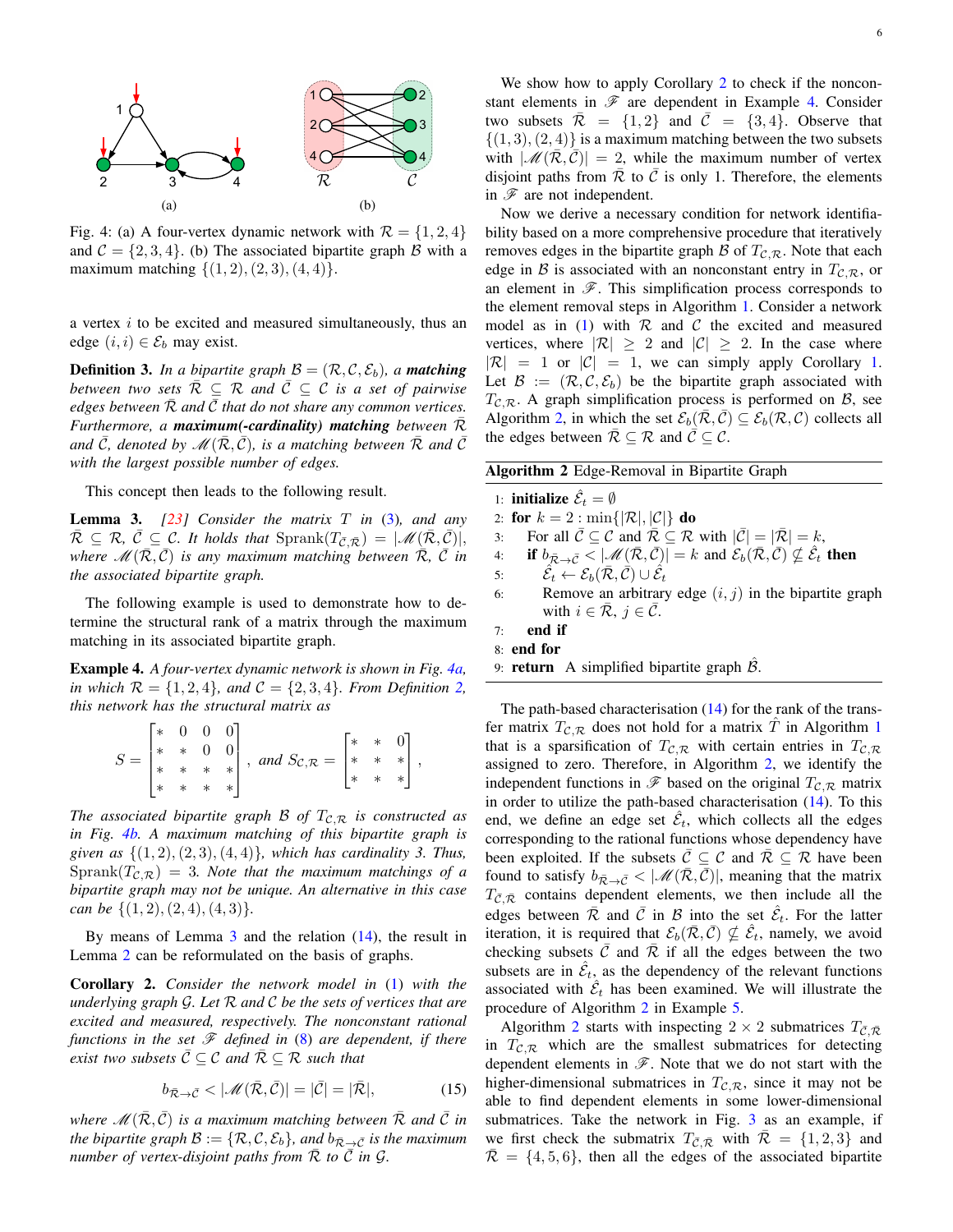

<span id="page-6-2"></span>Fig. 5: The bipartite graph associated with the network in Fig. [3.](#page-4-1) The dashed lines represent the edges can be removed.

graph will be included in  $\hat{\mathcal{E}}_t$ . As a result, Algorithm [2](#page-5-4) will stop checking dependent elements in  $2 \times 2$  submatrices, which leads to a more conservative result.

With the simplified bipartite graph  $\hat{\beta}$  generated by Algorithm [2,](#page-5-4) we obtain a graph-based necessary condition for network identifiability as follows.

<span id="page-6-1"></span>Corollary 3. *Consider the network model set* M *with* R *and* C the sets of excited and measured vertices, respectively. Let  $\hat{\mathcal{E}}_b$ *be the edge set of the simplified bipartite graph*  $\hat{\beta}$  *generated by Algorithm* [2.](#page-5-4) The model set M is identifiable only if  $|\hat{\mathcal{E}}_b| \geq |\mathcal{E}|$ .

<span id="page-6-0"></span>Example 5. *We implement Corollary [3](#page-6-1) to check identifiability of the model set of the network in Fig. [3.](#page-4-1) The associated bipartite graph* B *is shown in Fig. [5.](#page-6-2) Consider the subsets*  $\overline{\mathcal{R}} = \{1, 2\}, \overline{\mathcal{C}} = \{4, 5\}$  *with*  $|\mathscr{M}(\overline{\mathcal{R}}, \overline{\mathcal{C}})| = 2$ *. We find that the maximal number of disjoint paths from*  $\overline{R}$  *to*  $\overline{C}$  *in Fig.* [3](#page-4-1) *is less than* 2*, implying that the four entries in*  $T_{\bar{C}, \bar{R}}$  *are dependent. Therefore, we remove an edge* (1, 4) *in* B *and meanwhile obtain the edge set*  $\hat{\mathcal{E}}_t = \{(1, 4), (2, 4), (1, 5), (2, 5)\}.$ 

*We proceed to check the subsets*  $\overline{\mathcal{R}} = \{1, 2\}$ ,  $\overline{\mathcal{C}} = \{5, 6\}$ , which allows to remove an edge  $(1,5)$  in B, and the edge set  $\hat{\hat{\mathcal{E}}}_t$ *is enlarged as*  $\hat{\mathcal{E}}_t = \{(1,4), (2,4), (1,5), (2,5), (1,6), (2,6)\}.$ *This process can be continued by considering*  $\overline{\mathcal{R}} = \{2, 3\}$ *,*  $\bar{\mathcal{C}} = \{4, 5\}$  *and then*  $\bar{\mathcal{R}} = \{2, 3\}$ ,  $\bar{\mathcal{C}} = \{5, 6\}$ *. Accordingly, we remove two more edges* (2, 4) *and* (2, 5) *in* B*, yielding a reduced bipartite graph with five edges, see the edges in Fig. [5](#page-6-2) indicated by solid lines. Note that although there are more pairs satisfying* [\(15\)](#page-5-5)*, e.g.,*  $\overline{\mathcal{R}} = \{1,3\}$ ,  $\overline{\mathcal{C}} = \{4,6\}$  *and*  $\overline{\mathcal{R}} = \{1,2,3\}$ *,*  $\overline{C} = \{4, 5, 6\}$ , we no longer impose an edge removal step, since  $\hat{\mathcal{E}}_t$  now has covered all the edges in B. Eventually, it follows *from Corollary [3](#page-6-1) that the model set of the network in Fig. [3](#page-4-1) is not identifiable as*  $|\hat{\mathcal{E}}_b| = 5 < |\mathcal{E}| = 6$ .

# *C. Identifiability of Circular Networks*

In this section, we zoom in network identifiability of directed circular networks, which also includes isolated cycles in a larger network, namely, the ones that do not share any common vertices with other cycles. The result here appears as the very first necessary and sufficient condition for identifiability of cyclic graphs. In the existing work  $[11]$ , only sufficient conditions for identifiability of circular networks are presented:

- 1) A directed circular network is identifiable if  $\mathcal{R} \cup \mathcal{C} = \mathcal{V}$ and  $\mathcal{R} \cap \mathcal{C} \neq \emptyset$ .
- 2) In the special case that the vertex number  $L$  is even and larger than 3, a circular network is identifiable if its nodes are alternately measured and excited.

However, the above two conditions can be conservative in some circumstances, see Example [6,](#page-7-19) in which the network does <span id="page-6-3"></span>Theorem 2. *A directed circular network is identifiable if and only if*  $\mathcal{R} \cup \mathcal{C} = \mathcal{V}$  and one of the following conditions holds.

- 1)  $|\mathcal{R}| = 1, \mathcal{R} \subset \mathcal{C}$ ;
- 2)  $|\mathcal{C}| = 1, \mathcal{C} \subset \mathcal{R}$ ;
- 3)  $|\mathcal{R}| \geq 2$ ,  $|\mathcal{C}| \geq 2$ , and there are at least two vertex disjoint *paths from* R *to* C *in the cycle.*

*Proof.* Consider a circular network with L vertices, which also has L unknown modules.

*Necessity*: It has been shown in [\[11\]](#page-7-11) that  $\mathcal{R} \cap \mathcal{C} = \mathcal{V}$  is a necessary condition for identifiability of any directed network. In the following, we prove the three conditions by contradiction. In the case that  $|\mathcal{R}| = 1$ , i.e., there is only a single excited vertex, we assume this vertex to be unmeasured. It means  $|\mathcal{C}| =$  $L - 1$ , and there are only  $L - 1$  nonconstant entries in  $T_{\mathcal{C}, \mathcal{R}}$ , from which, it is impossible to recover  $L$  unknown modules. This leads to a contradiction to identifiability. The proof for the case that  $|C| = 1$  follows similarly and thus is omitted here.

Next, we show that the existence of two vertex disjoint paths from  $R$  to  $C$  is necessary for network identifiability of a directed cycle when  $|\mathcal{R}| = K \geq 2$ ,  $|\mathcal{C}| = N \geq 2$ . Let  $\mathcal{R} = \{j_1, ..., j_K\}$  and  $\mathcal{C} = \{i_1, ..., i_N\}$ . In this case,  $\hat{T} = T_{\mathcal{C}, \mathcal{R}}$ is an  $N \times K$  transfer matrix, where each entry is nonconstant (see Example [3\)](#page-4-5). Suppose that there does not exist two or more vertex disjoint paths in the cycle. Then,  $C \cap \mathcal{R} = \emptyset$ , i.e.  $N + K = L$ . Furthermore, each  $2 \times 2$  submatrix of T, e.g.,

$$
T_{\{i_1,i_2\},\{j_1,j_2\}} = \begin{bmatrix} T_{i_1,j_1} & T_{i_1,j_2} \\ T_{i_2,j_1} & T_{i_2,j_2} \end{bmatrix}
$$

,

is not full rank. Following the element removal process in Algorithm [1,](#page-3-5) we can assign  $T_{i_1,j_1} = 0$  in T. Repeating the operation for each  $2 \times 2$  submatrix of T, it leads to

$$
\hat{T} = \begin{bmatrix} 0 & \cdots & 0 & T_{i_1,j_K} \\ \vdots & \ddots & \vdots & \vdots \\ 0 & \cdots & 0 & T_{i_{N-1},j_K} \\ T_{i_N,j_1} & \cdots & T_{i_N,j_{K-1}} & T_{i_N,j_K} \end{bmatrix},
$$

whose bipartite graph contains only  $N + K - 1$  edges. It follows from Theorem [1](#page-4-0) that the circular network is not identifiable. Therefore, condition 3) is necessary.

*Sufficiency*: It directly obtain from [\[11\]](#page-7-11) that the conditions 1) and 2) are sufficient for network identifiability of the circular network. Now we focus on the case that there are more than one excited and measured vertices. Without loss of generality, let vertices 1 and  $i$  be excited and vertices  $j$ ,  $k$  be measured, with  $1 \leq k \leq i \leq j \leq L$ . Moreover, the two paths from vertices  $j_1$  to  $i_1$  and from vertices  $j_2$  to  $i_2$  are vertex disjoint. Denote  $\phi_c = G_{12}G_{23} \cdots G_{L-1,L}G_{L1}$  as the transfer function for the cycle that starts and ends at vertex 1. Note that

$$
T_{k1} = (1 - \phi_c)^{-1} G_{12} \cdots G_{k-1,k},
$$
  
\n
$$
T_{j1} = (1 - \phi_c)^{-1} G_{12} \cdots G_{k-1,k} G_{k,k+1} \cdots G_{j-1,j},
$$
  
\n
$$
T_{ki} = (1 - \phi_c)^{-1} G_{i,i+1} \cdots G_{j-1,j} G_{j,j+1} \cdots G_{k-1,k},
$$
  
\n
$$
T_{ji} = (1 - \phi_c)^{-1} G_{i,i+1} \cdots G_{j-1,j}.
$$